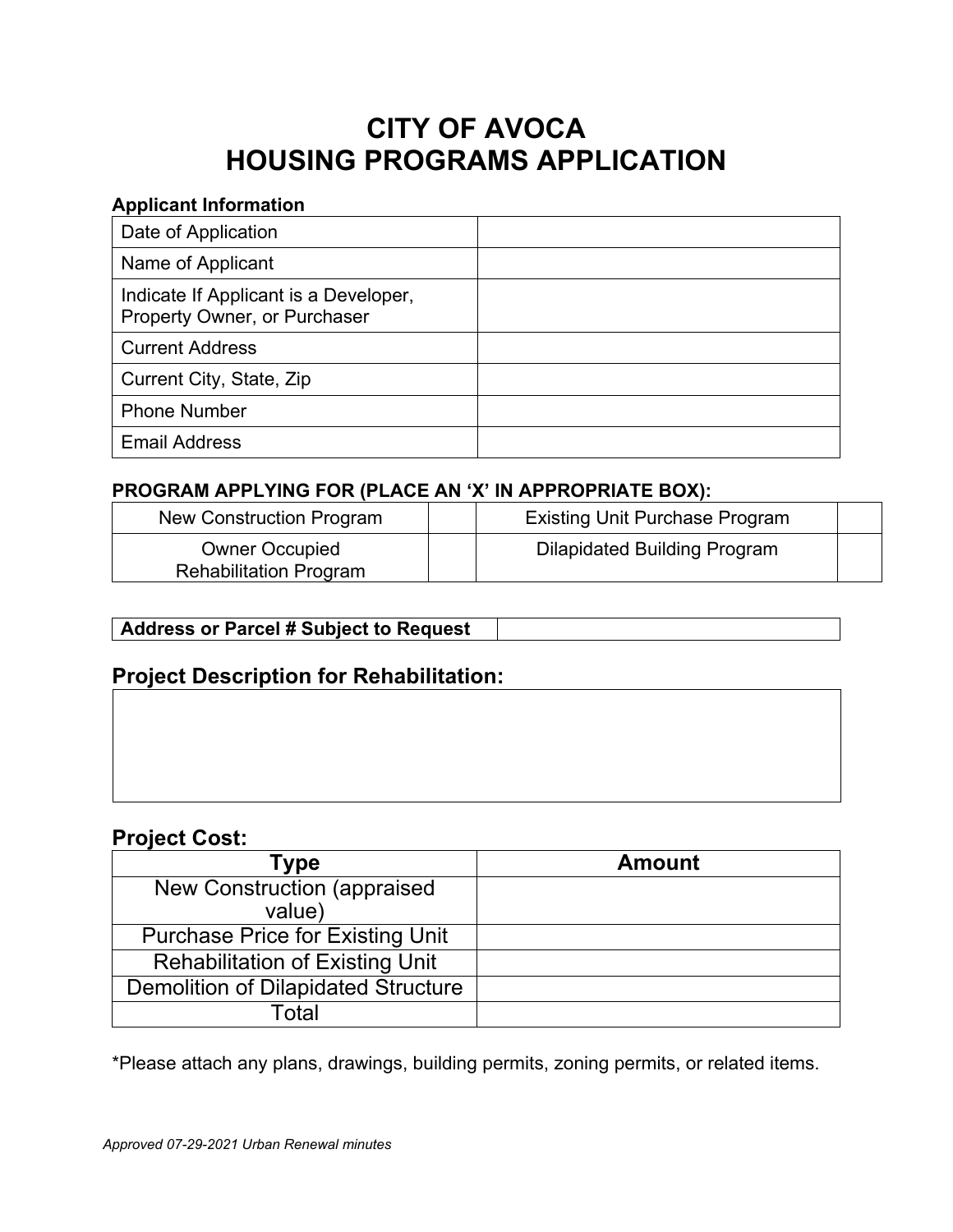#### Lender Information (IF APPLICABLE)

#### **Lender Information**

| Name of Lender:       |  |
|-----------------------|--|
| Name of Loan Officer: |  |
| Contact Information:  |  |

Note: Your incentive payment may result in federal income tax consequences. You should consult your own tax advisor. All or a portion of your incentive payment may constitute taxable income regardless of whether you receive a Form 1099-MISC from the City. If the amount of your incentive payment is \$600 or more, you may receive Internal Revenue Service Form 1099-MISC from the City.

**I (we), the undersigned, certify that I (we) have read and understand the entire Applicant Statement and that the information in this application is true and correct. I (we) also acknowledge that I have read and understand all aspects of this program's guidelines as outlined in the information guide. The City of Avoca may discontinue these incentive Programs at anytime before or after submission of the application.** 

*Applicant Name (printed or typed) Applicant Name (printed or typed)* 

*Applicant Signature Date Applicant Signature Date* 

**Submit your completed original application to:** 

**City of Avoca Attn: City Clerk 201 N Elm Street Avoca, Iowa 51521 Questions or help with this application can be addressed by calling 712-343-2**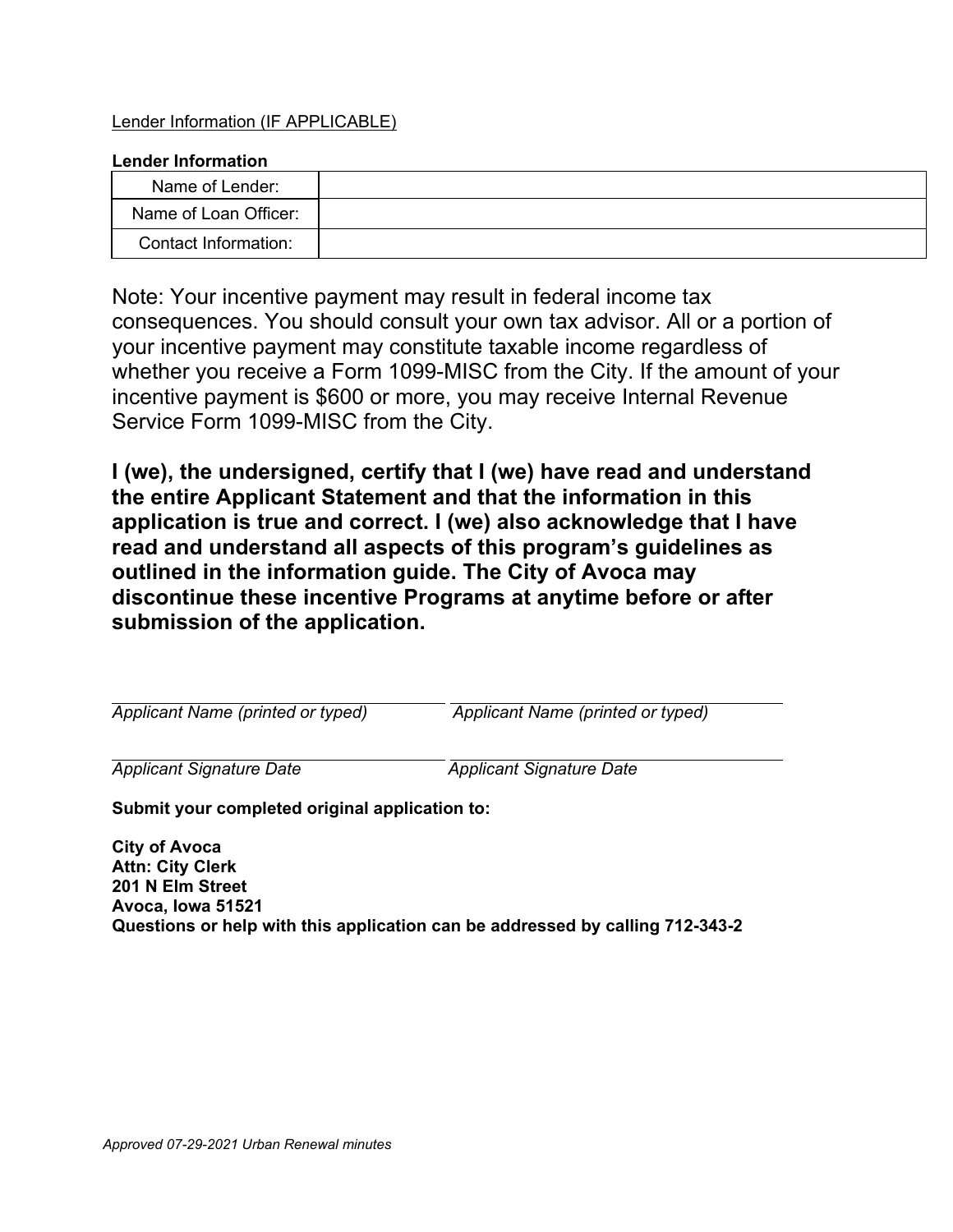# **PROGRAM GUIDELINES**

#### **Housing Programs**

The following Housing Programs are offered by the City of Avoca:

- 1. New Construction Program
- 2. Existing Owner-Occupied Unit Purchase Program
- 3. Owner Occupied Rehabilitation Program
- 4. Dilapidated Building Program

#### **Equal Opportunity and Affirmative Action**

- 1. **Non-discrimination by City.** The City shall not deny assistance under the Housing Programs for any reason based upon race, color, creed, religion, national origin, sex, sexual orientation, marital status, age, familial status, or disability.
- 2. **Non-discrimination by Other Parties.** All landlords, developers, contractors, and subcontractors must agree not to discriminate in any manner against an employee or applicants because of race, color, creed, religion, sex, marital status, age, familial status, or disability.

#### **Administration**

- 1. **Program review committee.** The Urban Renewal Agency will serve as the program review committee and will take final action on all applications.
- 2. **Conflict of Interest.** All city officials and employees shall comply with the applicable conflict of interest regulations set forth in the Code of Iowa and any local ordinances or resolutions.
- 3. **Staff responsibility.** City staff shall have the general responsibility for coordinating the application process on behalf of the City.
- 4. **Application process.** Every application completed under any of the Housing Programs will be evaluated according to the following process:
	- a. Staff is required to have a conference with any potential applicant seeking information about any housing program. This is encouraged to help ensure the application process proceeds smoothly.
	- b. All applicants must file a standard application form. Application forms may be obtained from the City Hall or the City website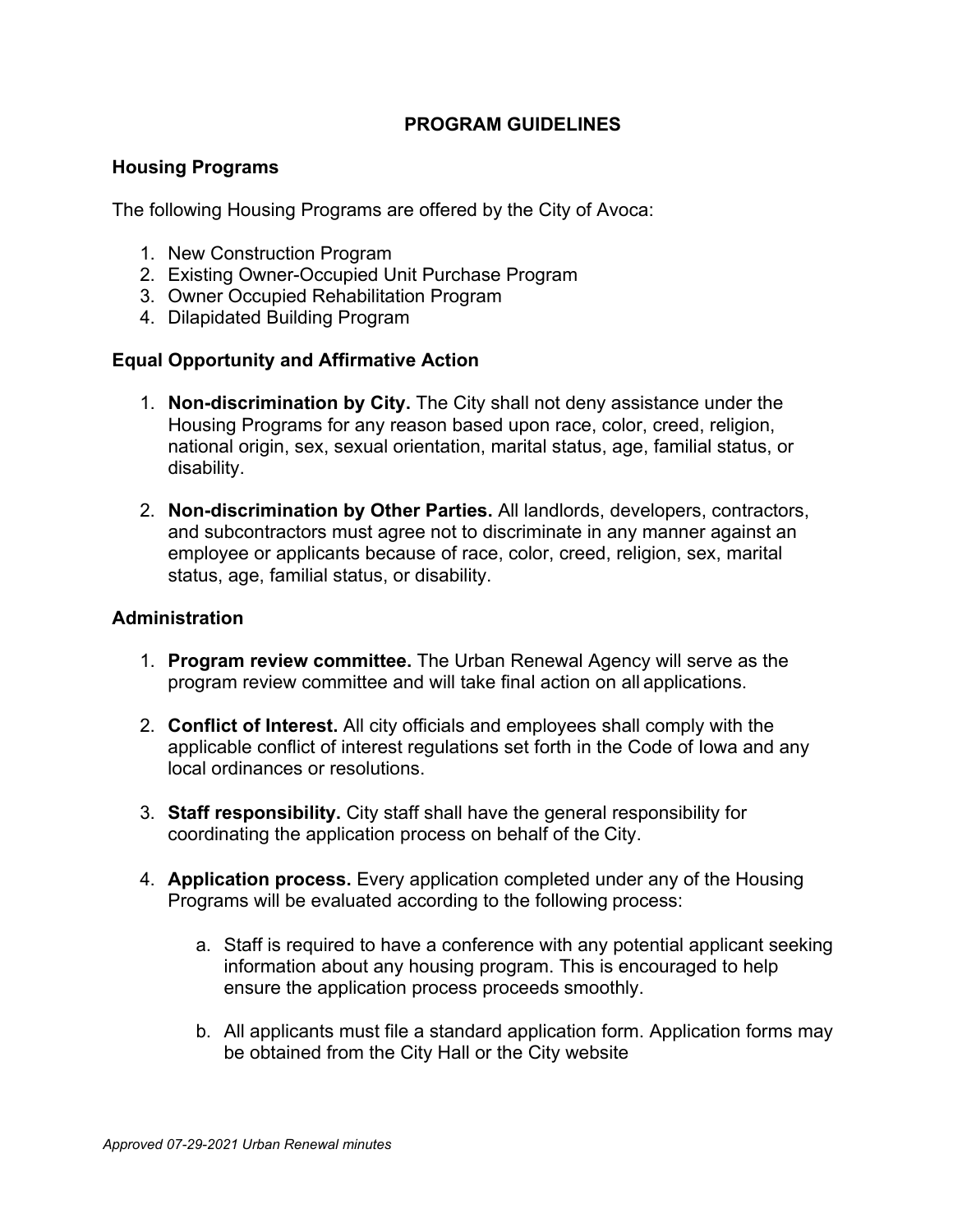- c. Upon determining the application is sufficient, staff will notify the applicant of such and inform the applicant that the application will be considered by the Urban Renewal Agency at its next meeting. Staff will inform the applicant of the date and time of the meeting
- d. The Urban Renewal Agency will consider each application at the appropriate meeting. The applicant is encouraged to attend the meeting. The Urban Renewal Agency may approve, disapprove, or defer action on any application. The Urban Renewal Agency shall provide each applicant a determination on their application within thirty (30) days of the meeting at which the application was first considered.
- e. Staff will provide each applicant a written notification regarding the Urban Renewal Agency's determination. If the application is approved, staff will issue a conditional commitment of program benefits on behalf of the City to the applicant. The conditional commitment will require the fulfillment of all applicable program requirements prior to the release of City funds to support a project.
- f. No applications will be accepted or approved if any aspect of construction has already begun at time the Urban Renewal Agency considers the application.

#### **INDIVIDUAL PROGRAM GUIDELINES ARE LISTED ON THE REMAINING PAGES**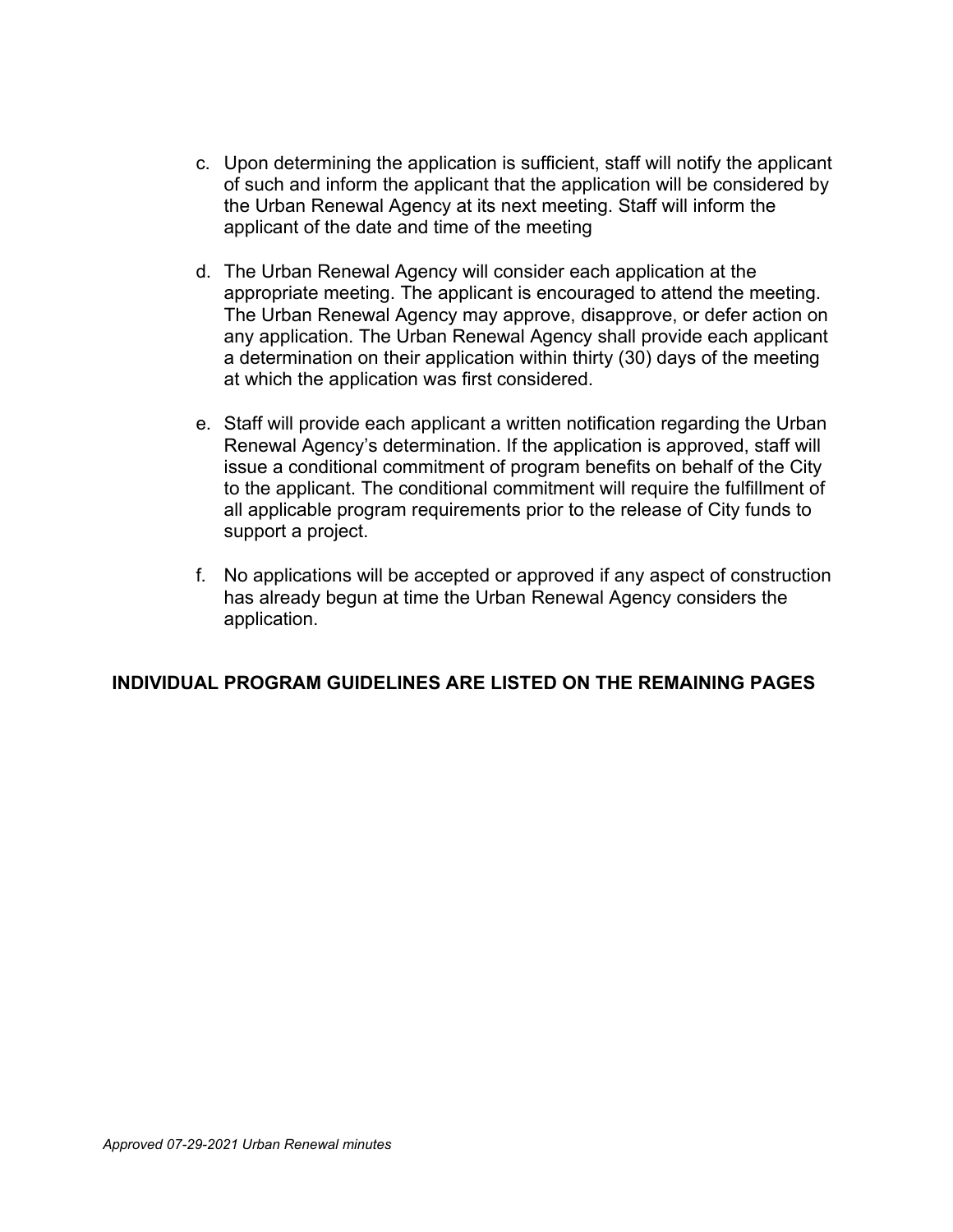# **New Construction Program Guidelines and Requirements**

- **1. Purpose.** The purpose of the "New Construction Program" is to ensure the vitality and growth of the community by offering incentives for the construction of new owner-occupied and rental housing units.
- **2. Benefits.** Qualified applicants are eligible for the following benefits:

Applicants will be eligible for the full benefit of a five-year forgivable loan in an amount equal to the following for the listed appraised value:

- 1.) \$10,000 up to \$275,000.
- 2.) \$9,500 \$275,001 to \$300,000.
- 3.) \$6,000 -\$300,001 to 350,000.
- 4.) \$3,000 -\$350,001 to \$400,000.
- 5.) \$0 over \$400,000.
- 6.) \$5,000 duplex (per unit).

The five-year forgivable loan will be secured against the property as a mortgage, which will be executed by the applicant as a condition to releasing funds. The funds will be eligible for release upon the issuance of a Certificate of Zoning Compliance/Occupancy by the City.

Memberships to the municipal golf course and aquatic center for one season. If the forgivable loan portion of the incentive is completed by Memorial Day, the membership portion of the incentive will begin in the current year. If the forgivable loan portion of the incentive is completed after Memorial Day, the beneficiary may defer the membership portion of the incentive until the following year.

- **a.** Each applicant must demonstrate ownership or an option to purchase the property subject to the program application.
- **b.** Each applicant must demonstrate proof of property insurance covering the property subject to the program application (New Construction).
- **c.** Each property subject to the program must be in compliance with all applicable City of Avoca ordinances and plans.
- **d.** Each applicant must include a project budget as part of its application (New Construction).
- **e.** The applicant must provide a certified appraisal to be considered.
- **f.** The City will execute a release of the mortgage when the terms of the loan have been completely satisfied.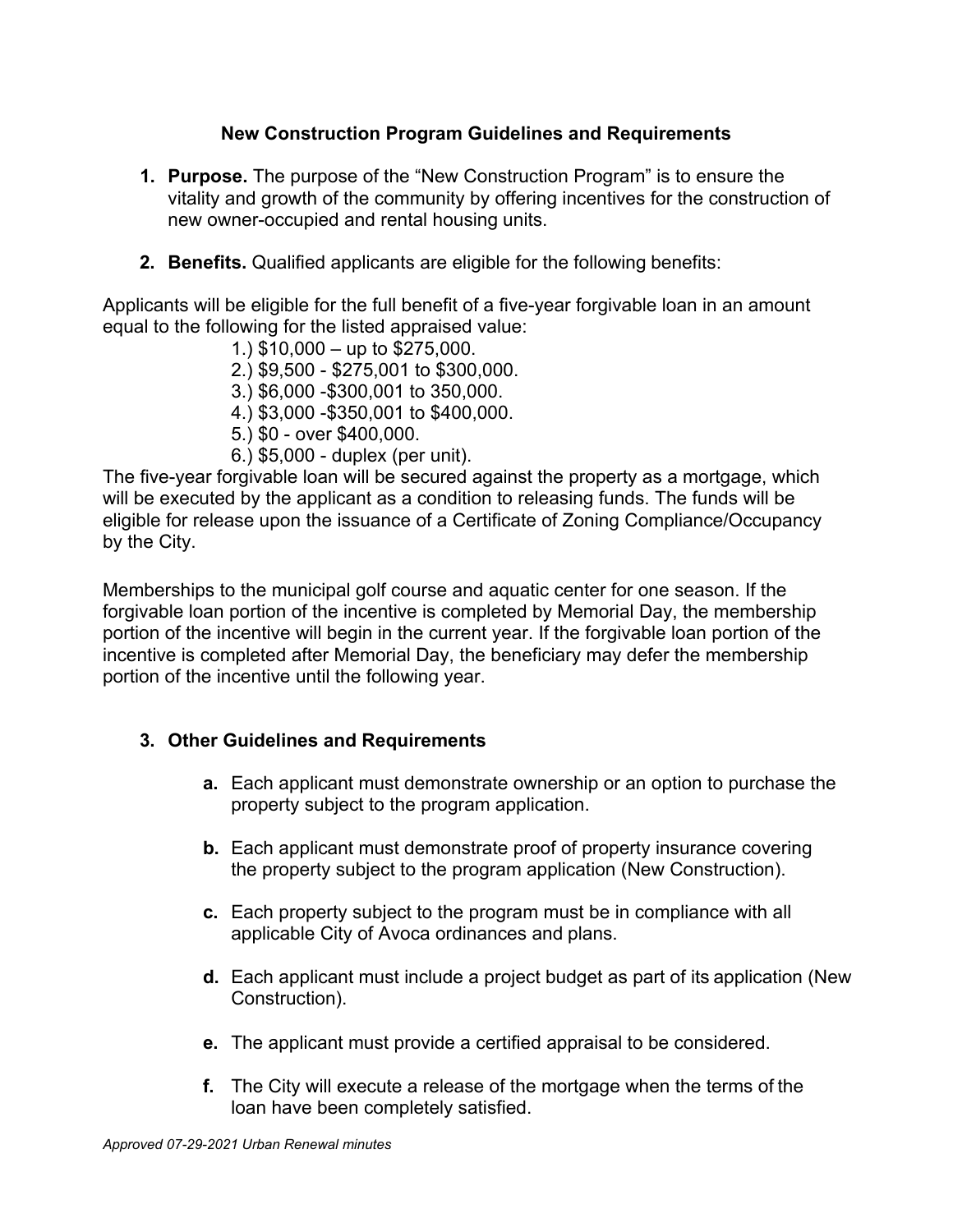**g.** Satisfaction of the forgivable loan for households purchasing a property shall be made based upon the period for which the property is occupied as the primary dwelling of the household - Five (5) years.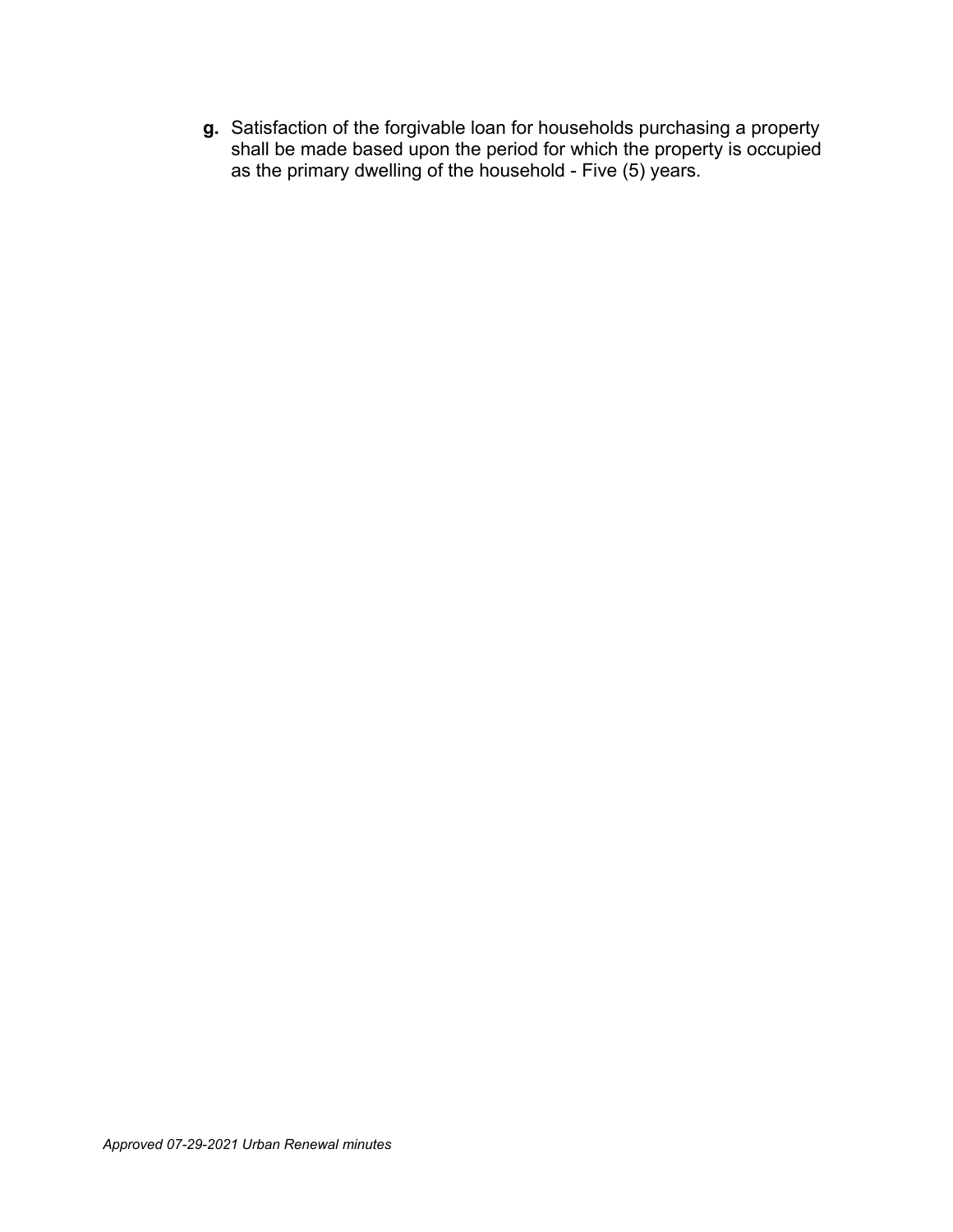# **Existing Unit Purchase Program**

- **1. Purpose.** The purpose of the "Existing Unit Program" is to encourage prospective buyers to purchase existing homes in Avoca.
- **2. Benefits.** Qualified applicants will be eligible for a five-year forgivable loan of \$5,000 when purchasing an existing home in Avoca. The five-year forgivable loan will be secured against the property as a mortgage, which will be executed by the applicant as a condition to releasing funds.

- **a.** Each applicant must demonstrate ownership or an option to purchase the property subject to the program application. Contract sales are not eligible.
- **b.** Each property subject to the program must be in compliance with all applicable City of Avoca ordinances and plans.
- **c.** The City will execute a release of the mortgage when the terms of the loan have been completely satisfied.
- **d.** Satisfaction of the forgivable loan for households purchasing a property shall be made based upon the period of time for which the property is occupied as the primary dwelling of the household.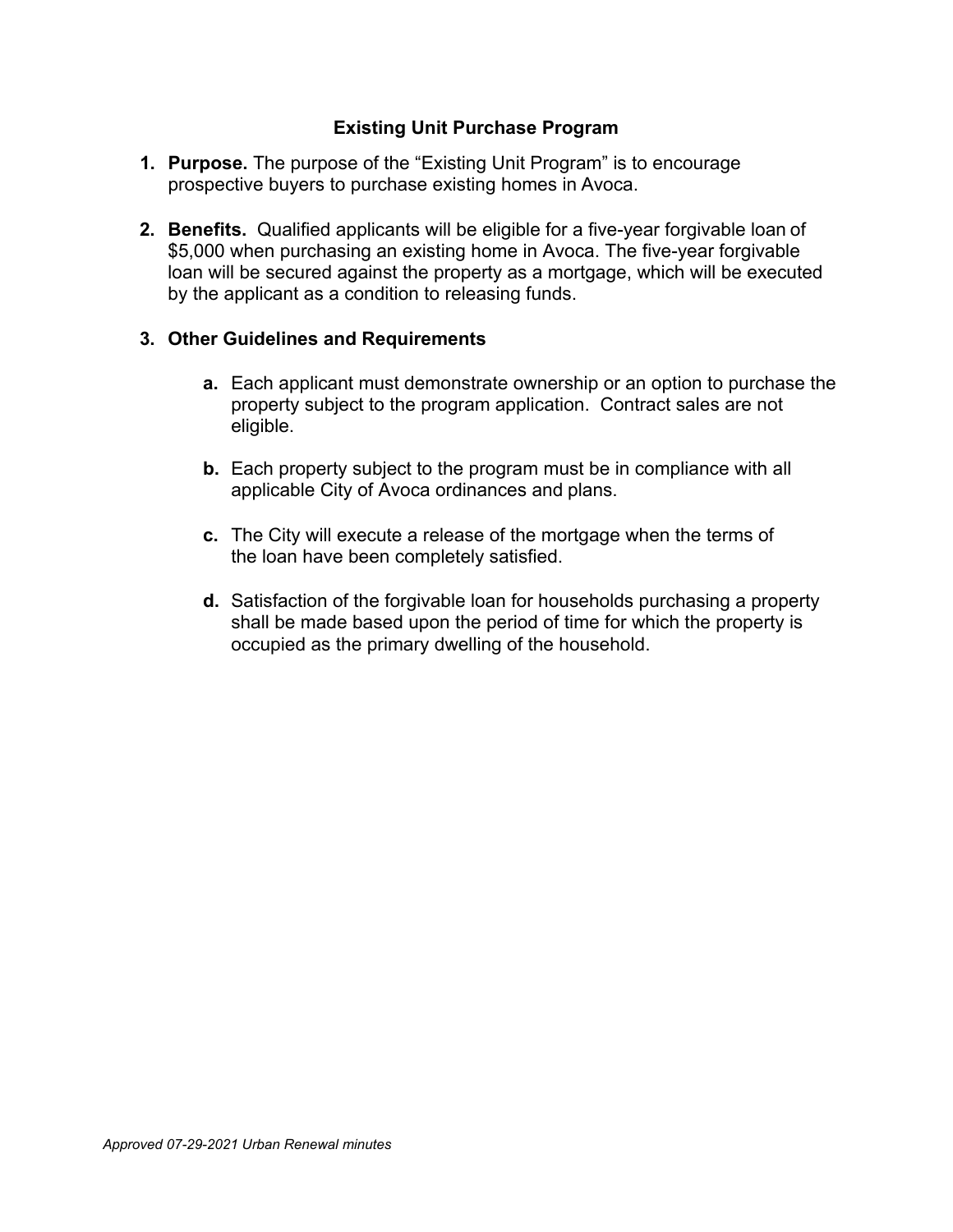#### **Housing Rehabilitation Loans**

- **1. Purpose.** The purpose of the "Housing Rehabilitation Loan Program" is to help maintain the community's housing stock by providing incentives to rehabilitate existing properties in accordance with universal design standards, city building codes, or energy efficiency standards.
- **2. Benefits.** Qualified applicants are eligible for the following benefits:
	- **a.** Owner-occupied units will be eligible for a no-interest rehabilitation loan of up to \$5,000, with a maximum term of ten (10) years. Loan limits will be based upon the total project amount, with the loan requiring a twenty percent (20%) match from the applicant. Matching funds are calculated according to cash spent on materials and services; in-kind materials and services will not be recognized. The project must rehabilitate the subject property in accordance with universal design standards, city building codes, or energy efficiency standards.

- **a.** Each applicant must demonstrate ownership or an option to purchase the property subject to the program application.
- **b.** Each applicant must demonstrate proof of property insurance covering the property subject to the program application.
- **c.** Each property subject to the program must be in compliance with all applicable City of Avoca ordinances and plans. As part of the eligibility determination process, the city will inspect the property or building designated for improvements for compliance with the city administrative ordinances and zoning codes.
- **d.** Each applicant must include a project budget as part of its application.
- **e.** The applicant must execute a form indicating consent to the placement of a City lien upon the subject property, to be collected in the same manner as taxes and under the same terms as the program benefit.
- **f.** The City will execute a release of the lien when the terms of the loan have been completely satisfied.
- **g.** This program may be combined with the Existing Unit Purchase program.